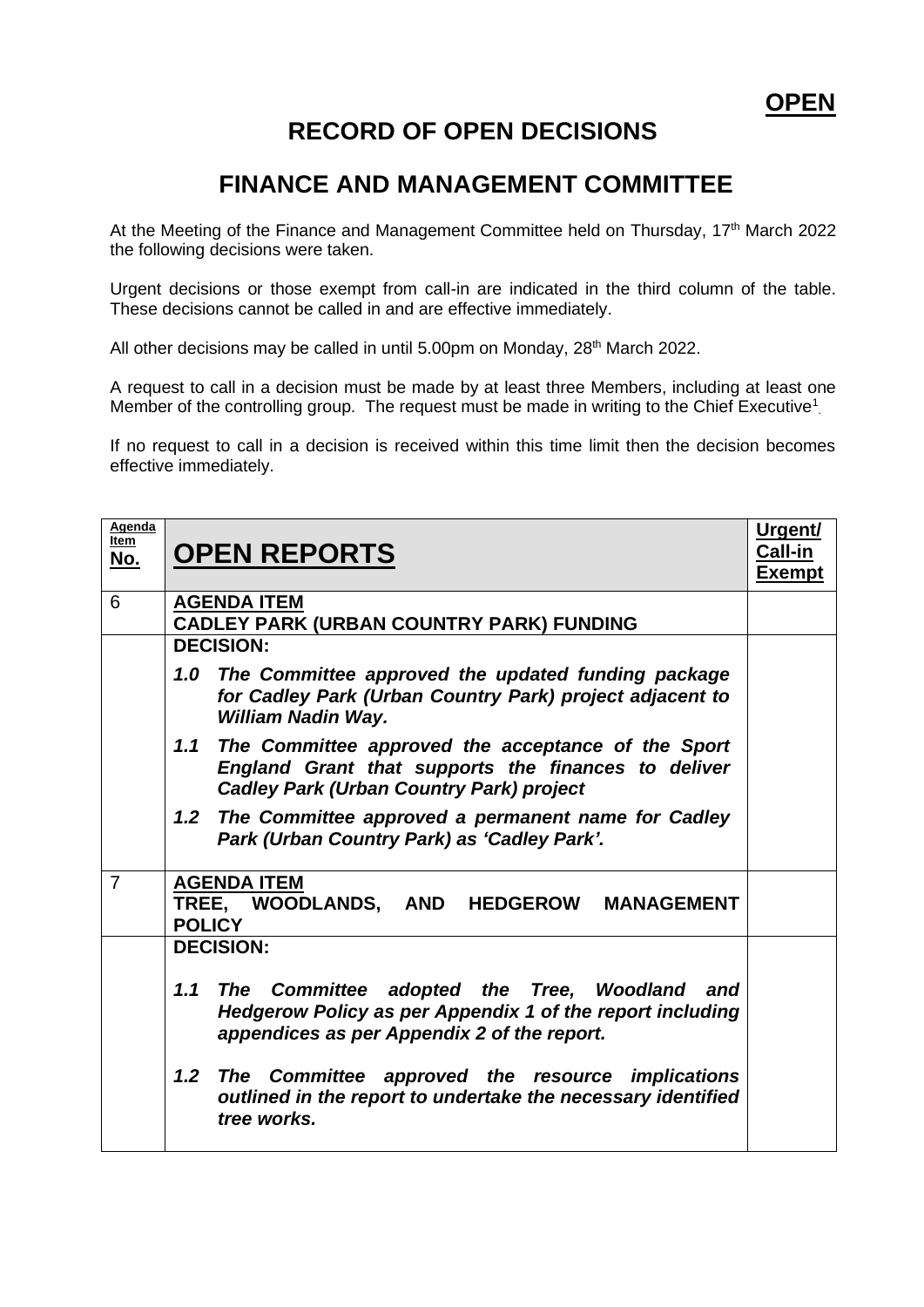| 8  | <b>AGENDA ITEM</b>                                            |  |
|----|---------------------------------------------------------------|--|
|    | CORPORATE PLAN 2020-24: PERFORMANCE REPORT (2021-             |  |
|    | 2022 QUARTER 3- APRIL TO 31 DECEMBER)                         |  |
|    | <b>DECISION:</b>                                              |  |
|    |                                                               |  |
|    | 1.1<br>The Committee approved progress against performance    |  |
|    | targets set out in the Corporate Plan 2020 - 2024.            |  |
|    |                                                               |  |
|    | 1.2<br>The Committee reviewed the Risk Register for the       |  |
|    | <b>Committee's services.</b>                                  |  |
|    |                                                               |  |
| 9  | <b>AGENDA ITEM</b>                                            |  |
|    | <b>GENERAL FUND REVENUE MONITORING 2021-22</b>                |  |
|    | <b>DECISION:</b>                                              |  |
|    |                                                               |  |
|    | The Committee considered and approved the latest revenue      |  |
|    | financial position for 2021/22 as detailed in the report.     |  |
|    |                                                               |  |
| 10 | <b>AGENDA ITEM</b>                                            |  |
|    | <b>HOUSING</b><br><b>REVENUE</b><br>ACCOUNT REVENUE FINANCIAL |  |
|    | <b>MONITORING 2021-22</b>                                     |  |
|    | <b>DECISION:</b>                                              |  |
|    |                                                               |  |
|    |                                                               |  |
|    | The Committee considered and approved the latest revenue      |  |
|    | financial position on the Housing Revenue Account for 2021/22 |  |
|    | as detailed in the report.                                    |  |
|    |                                                               |  |
| 11 | <b>AGENDA ITEM</b>                                            |  |
|    | <b>COLLECTION FUND 2021-22</b>                                |  |
|    | <b>DECISION:</b>                                              |  |
|    |                                                               |  |
|    | The Committee considered and approved the latest Collection   |  |
|    | Fund position for 2021/22 as detailed in the report.          |  |
|    |                                                               |  |
| 12 | <b>AGENDA ITEM</b>                                            |  |
|    | <b>CAPITAL FINANCIAL MONITORING 2021-22</b>                   |  |
|    | <b>DECISION:</b>                                              |  |
|    |                                                               |  |
|    | 1.1<br>The Committee considered and approved the latest       |  |
|    | capital financial position for 2021/22 as detailed in the     |  |
|    | report.                                                       |  |
|    |                                                               |  |
|    | 1.2<br>The Committee noted the balance of Section 106 Funding |  |
|    | available for use by the Council for capital projects as      |  |
|    | detailed in Appendix 2 of the report.                         |  |
|    |                                                               |  |